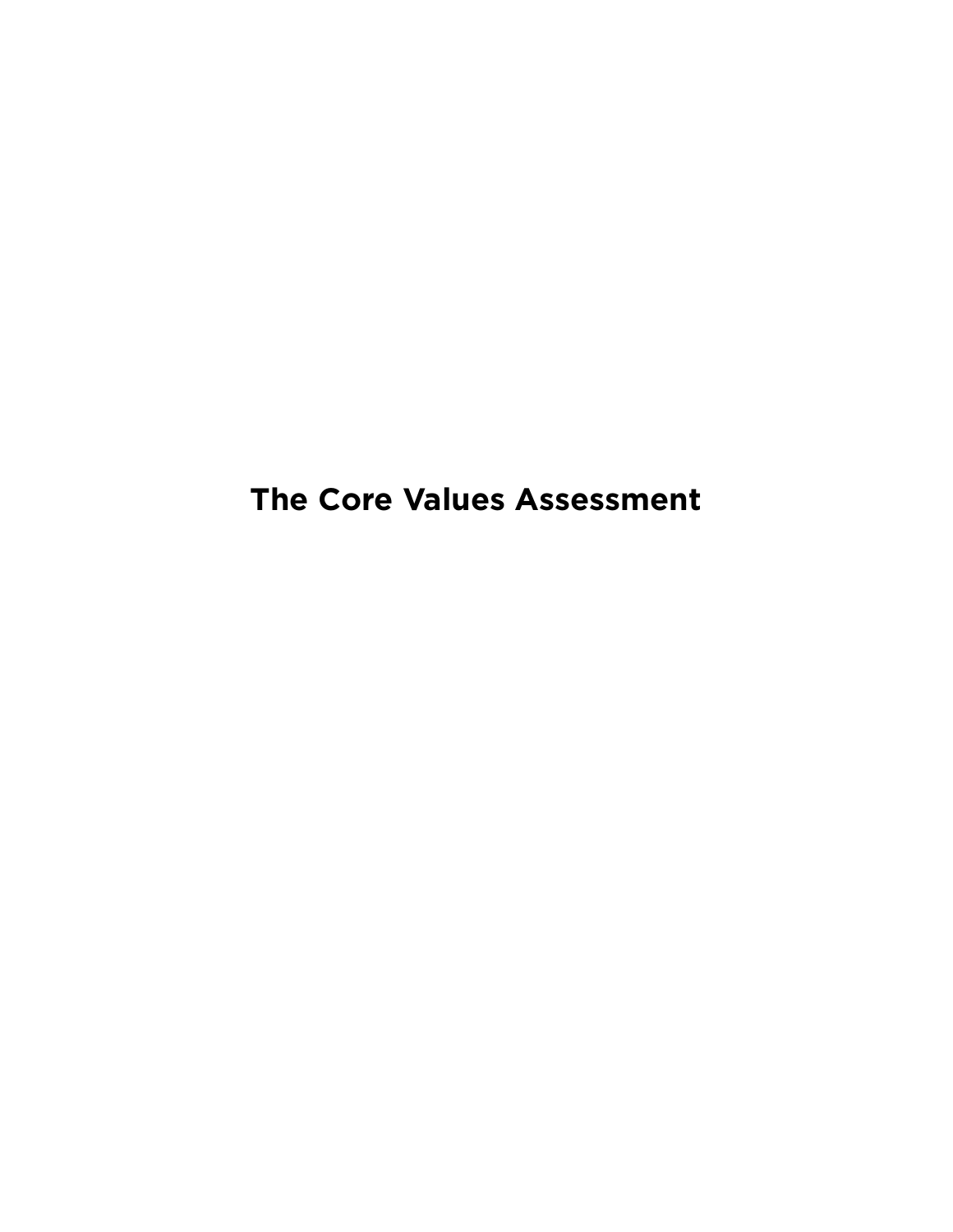# **The Core Values Assessment**

## **What are core values?**

Core values are biblical beliefs and principles we uphold to live lifestyles that reflect the kingdom. Much like a tree draws nutrients and strength from its root system to thrive, we draw from core values to develop an environment inside of us and around us that produces the fruit of the kingdom. According to Mark Brookes, BSSM First Year Senior Overseer,

Core values are the standard in our lives for what we believe, and are the motivation for everything we do. Healing, prophesy, miracles and more will be the supernatural fruits on the tree of our lives if we take time to establish ourselves with a healthy, strong root system and structure of core values. In Matthew 9:17, Jesus talks about wine and wineskins, creating a perfect picture of why we need to pursue kingdom core values... If we want the supernatural fruit of revival to be lasting in our lives, we must make a new wineskin of core values that is consistent with God's kingdom. Then we can truly leave a legacy of revival for generations to come.

To produce the fruit of revival through our lives, we must learn how to be directed by kingdom values. In fact, we have to intentionally align our daily actions and behaviors according to these values. As a result, we will see the abundance of the kingdom cultivated in us and touching the lives around us.

## **What is The Core Values Assessment?**

The Core Values Assessment is designed to help you intentionally develop a lifestyle that demonstrates the kingdom. This assessment will help you develop your core values in areas such as your spiritual life, family and community, health and wholeness, work and school, levels of risk-taking, and dreaming and finances. Through this assessment, you will be able to develop goals and take steps to pursue the abundant kingdom lifestyle you have been designed to live!

#### How does The Core Values Assessment work?

In this assessment, you will choose a kingdom core value and search its biblical foundation. You will then have the opportunity to discover and share your understanding of the biblical truth that supports that core value, what the core value personally means to you and what God is saying to you about the core value. Next, you will choose a life area from the Core Values Wheel and determine your level of satisfaction of the application of this core value to the life area. Lastly, you will have an opportunity to explore what improvement looks like in this area and create an action plan to intentionally cultivate that core value to become a greater part of your lifestyle. Below are the 4 phases of The Core Values Assessment:

- ▶ *Discover* the scriptural foundation of kingdom core values.
- ▶▶ *Reflect* upon how core values are demonstrated in your life.
- ▶▶▶ *Explore* what it looks like to grow the core value in your life.
- ▶▶▶▶ *Activate* lasting changes that cultivate the kingdom in and around you.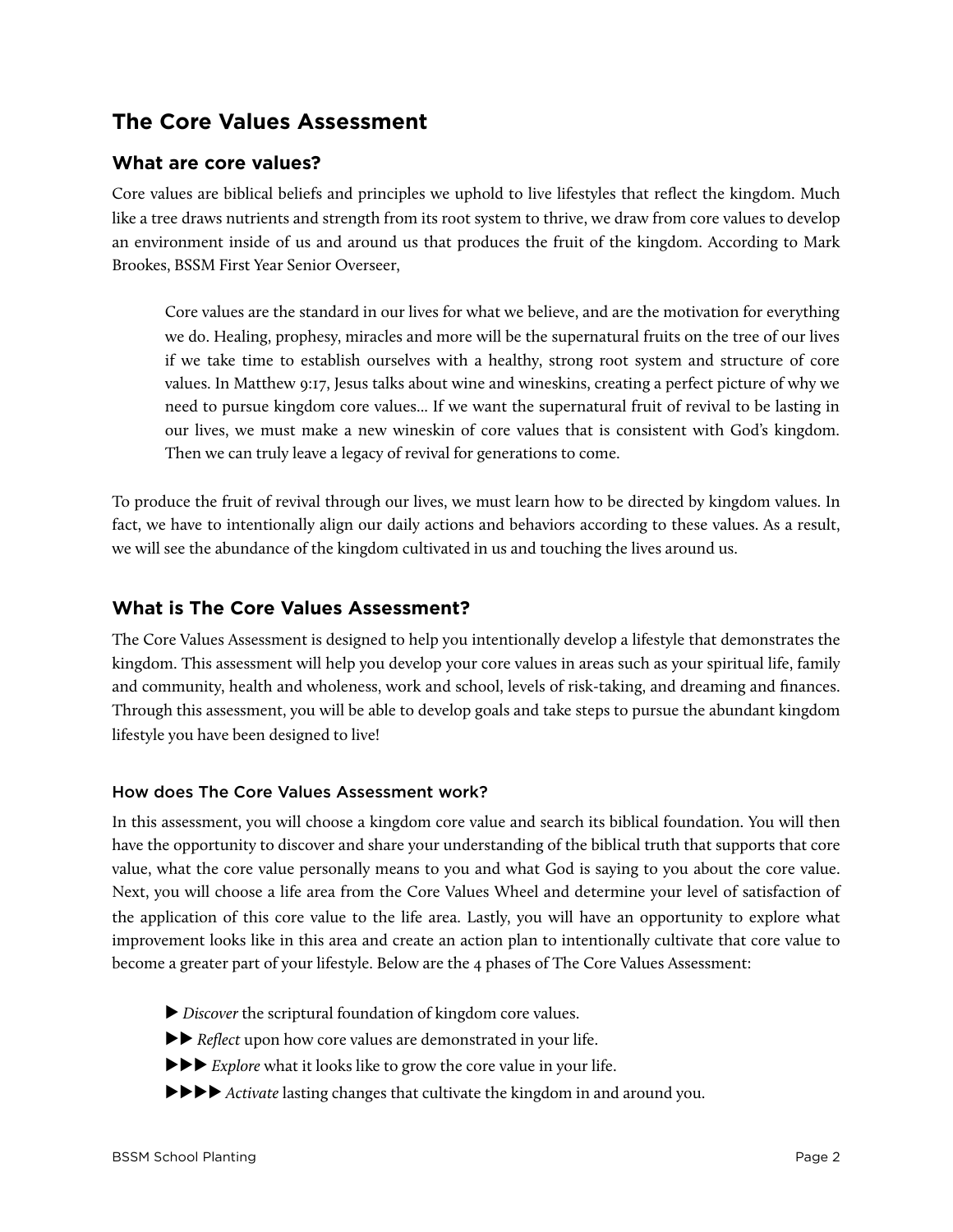### The Core Values Wheel



## **What are the life areas of the Core Values Wheel?**

#### *Spiritual Life*

Your relationship with God the Father, Son, and Holy Spirit and connection through worship, prayer, study, and revelation of the Word, etc.

#### *Family & Community*

Your relationships with your family members and friends, community involvement, social life, etc.

#### *Health & Wellness*

Your state of mental, emotional, and physical wellbeing, how you care for yourself (e.g. exercise, diet, rest, recreation), etc.

#### *Work & School*

Your work environment and experience (e.g. meetings, responsibilities, deadlines) and/or your school environment and experience (e.g. class, activation, homework), etc.

#### *Risk & Dreams*

Your risk-taking to experience the fullness of the kingdom, pursuing dreams, etc.

#### *Finances*

Your income, stewardship of income, giving, etc.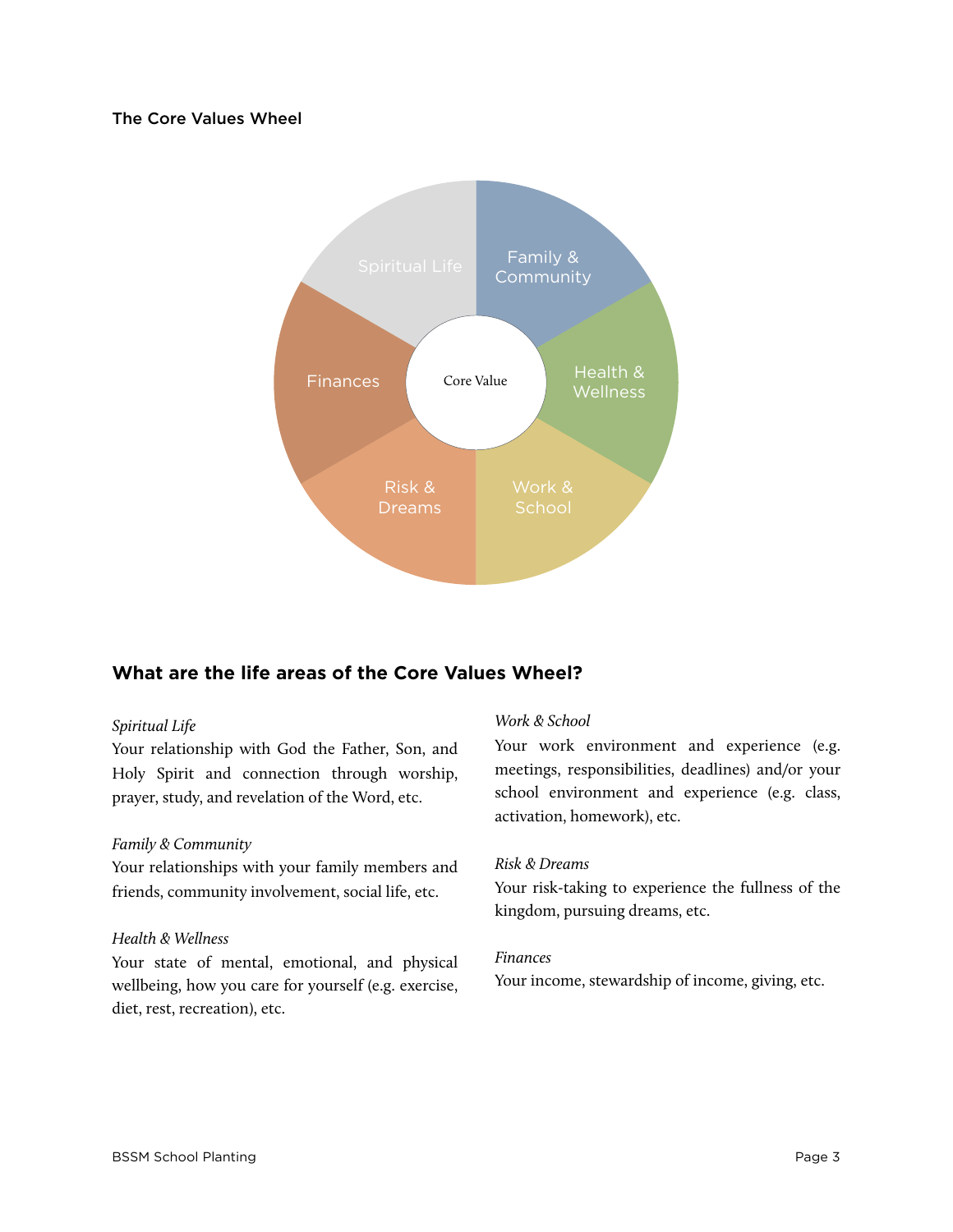## **The Core Values Assessment - Sample**

### **▶** PHASE ONE: Discover

Choose a kingdom core value. List the Scriptures you find that further demonstrate this core value and paraphrase the essential message of each Scripture. Lastly, answer the questions below and choose a life area.

Core Value: *God is Good*

Scripture(s): *Psalm 103:8-12 reveals that God is gracious, compassionate, slow to anger, and abounding in love towards His children. He does not hold our sin against us, but redeems us from our sin. In Matthew 7:11, Jesus reveals that the love we could receive from a parent does not compare to the love God the Father has for us.* 

What does this core value personally mean to you? *God is not an angry Father. He is compassionate, merciful, and gracious. Jesus came to reveal the nature of the Father to me and to the world.*

What is God saying to you about this core value? *I heard God say that at this truth will become a foundation for my life and that there are greater levels of His goodness I will experience.*

Choose a life area from the Core Value Wheel and write your core value in the center of the Core Values Wheel below.

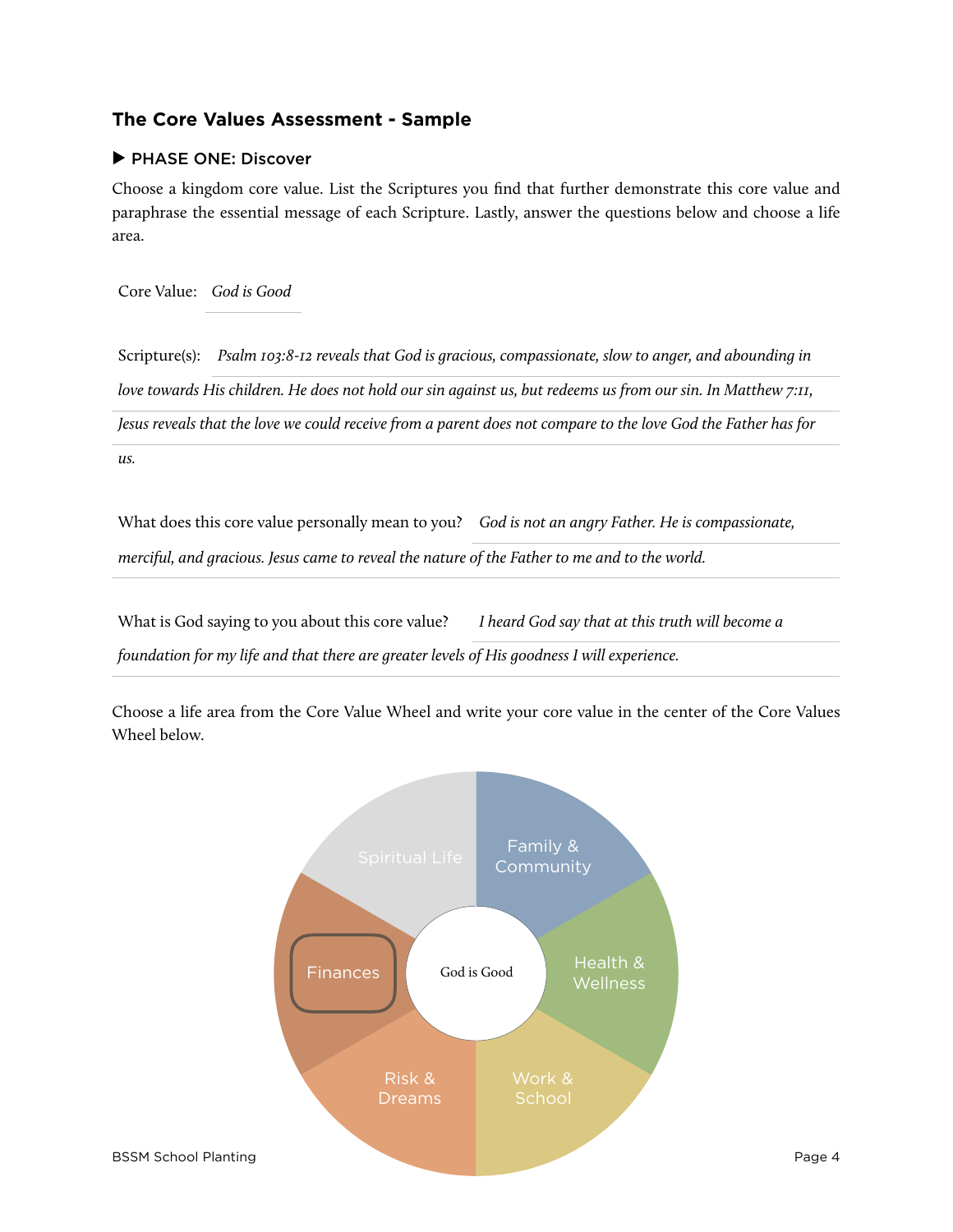#### **▶ ▶** PHASE TWO: Reflect

Reflect upon how this core value is demonstrated in that area of your life and if you are believing any lies about this area. Rank your level of satisfaction from 1-10 (10 being the highest level of satisfaction and 1 being the lowest level of satisfaction) for this area. The ranking should demonstrate how satisfied you are with the application of this core value in this life area based upon your written statements in the discover phase.

Life Area: *Finances*

How are you currently demonstrating (i.e. thought processes and actions) your core value in this specific life area? *I trust God to meet my daily needs, especially with the provision of a part-time job and home while I attend school.*

Are there any lies you are believing about this area of your life? *Yes, I am struggling with doubt and unbelief surrounding provision for my missions trip. I am not always sure if God will provide the funds in time for me to go on the trip. In fact, I am not always sure if I receive financial provision for the dreams in my heart.*

Rate your level of satisfaction in this area: *4*

## **▶ ▶ ▶** PHASE THREE: Explore

Describe what improvement in this area looks like. Refer to the Coaching Questions (see pages 11-12) under the life area you chose from the Core Values Wheel if you need help brainstorming what improvement looks like. Lastly, list the Scriptures you find that further demonstrate this core value in that life area and paraphrase the essential message of each Scripture.

What does improvement in this area look like for you? *Improvement in this area looks like walking in restful confidence knowing that God will provide for the desires of my heart, including provision for my school missions trip. It also looks like cultivating a heart of gratitude, remembering and thanking Him for every time He has provided and every time He will provide in the future.*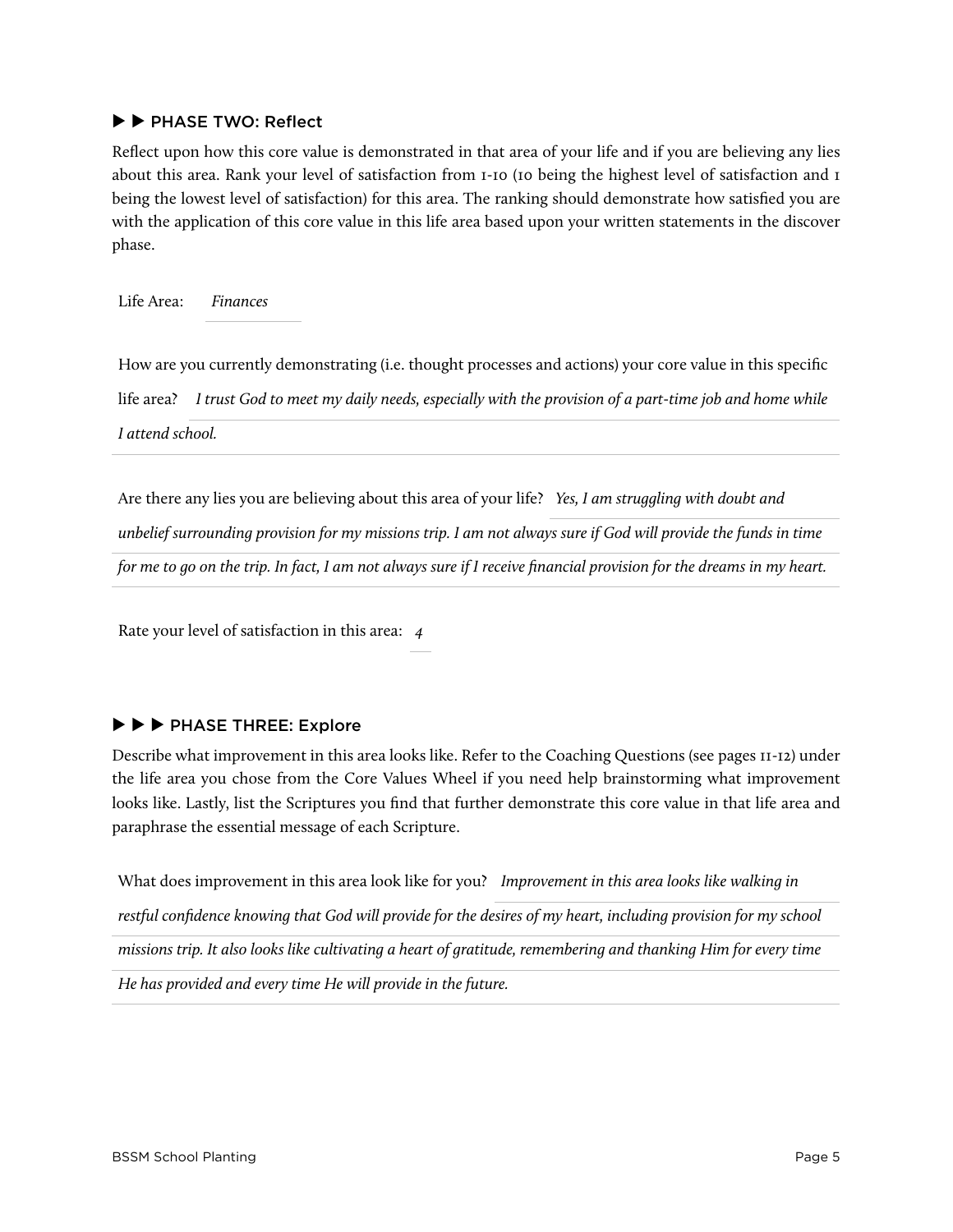Scripture(s): *In Matthew 6:31-32, I learn that I do not have to worry about being provided for because my Father in Heaven knows exactly what I need. I can give thanks because He is faithfully good today and forever (Psalm 136:1). Philippians 4:19 reveals that He will provide for me according to His riches.*

**▶ ▶ ▶ ▶** PHASE FOUR: Activate

Create an action plan (goal, steps and means of accountability) to intentionally cultivate that core value so that it becomes a greater part of your lifestyle. Refer to the Activation Steps (see page 10) if you need some ideas of what steps you can take.

My goal to further develop this life area to reflect my core value: *Cultivate a greater level of thanksgiving for God's goodness in the area of my finances.*

Steps:

| To further apply the truth that God is good in the area of                                              | finances | I will | create |
|---------------------------------------------------------------------------------------------------------|----------|--------|--------|
| Thanksgiving regarding God's provision for me and declare them every morning. For example, "God is      |          |        |        |
| My Father and provider. As I live from the abundance of heaven, there will always be enough for me. I   |          |        |        |
| can live generously because I have a generous Father."                                                  |          |        |        |
| To further apply the truth that God is good in the area of                                              | finances | I will | ask my |
| friends for three testimonies of financial provision in their lives to encourage myself and ask them to |          |        |        |
| partner with me in prayer for my own breakthrough.                                                      |          |        |        |
| can live generously because I have a generous Father."                                                  |          |        |        |
|                                                                                                         |          | I will | write  |
| To further apply the truth that God is good in the area of                                              | finances |        |        |

- I will complete these steps towards my goal by *the end of the month.*
- I will ask *my school intern* to keep me accountable to complete these steps.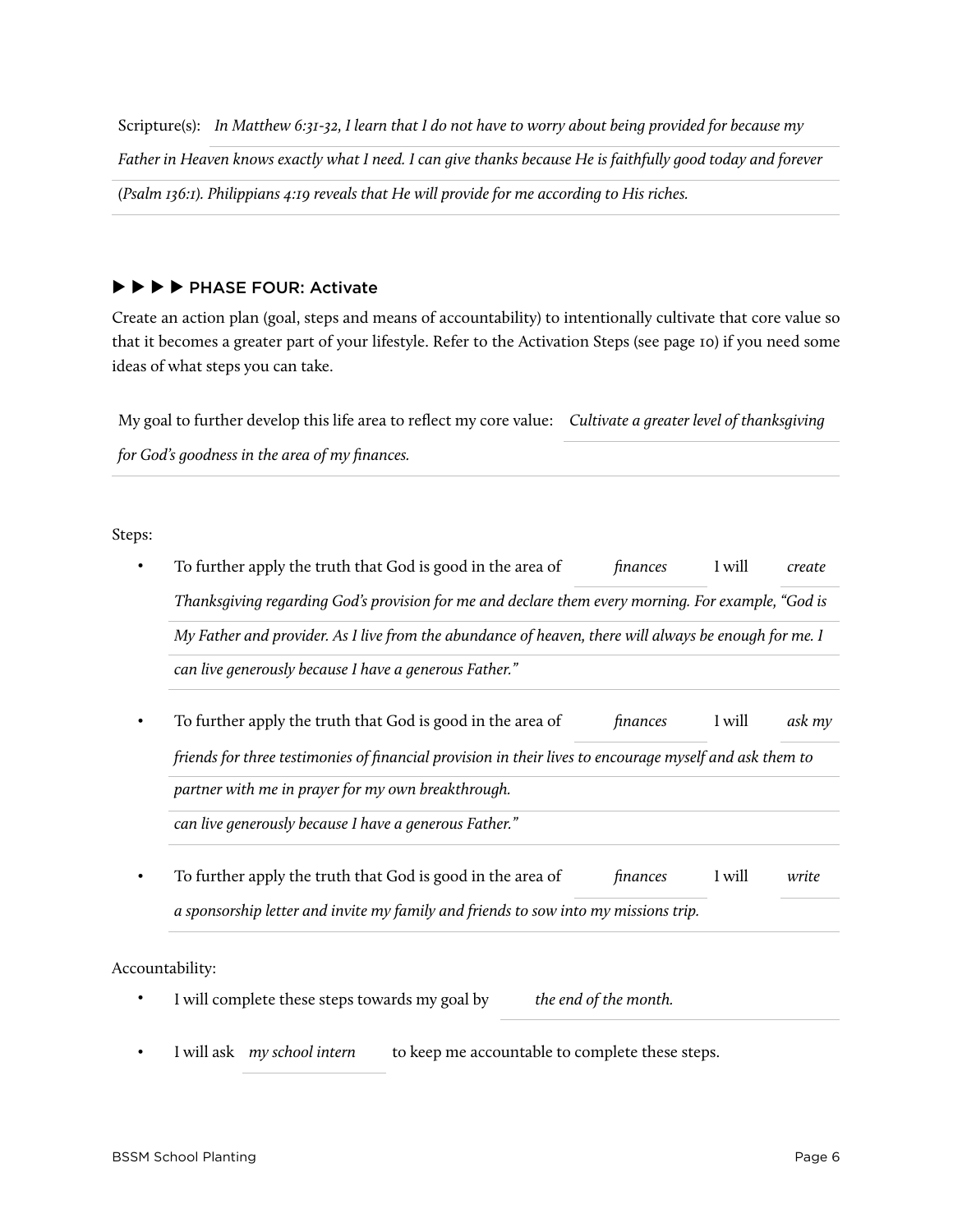- I need to *set aside time in my calendar* in order to complete these steps.
- I will assess my progress by *looking over my core values assessment in 3 weeks and rating my level of satisfaction.*
- I will share the progress I have made with my *revival group intern* by *the end of the month.*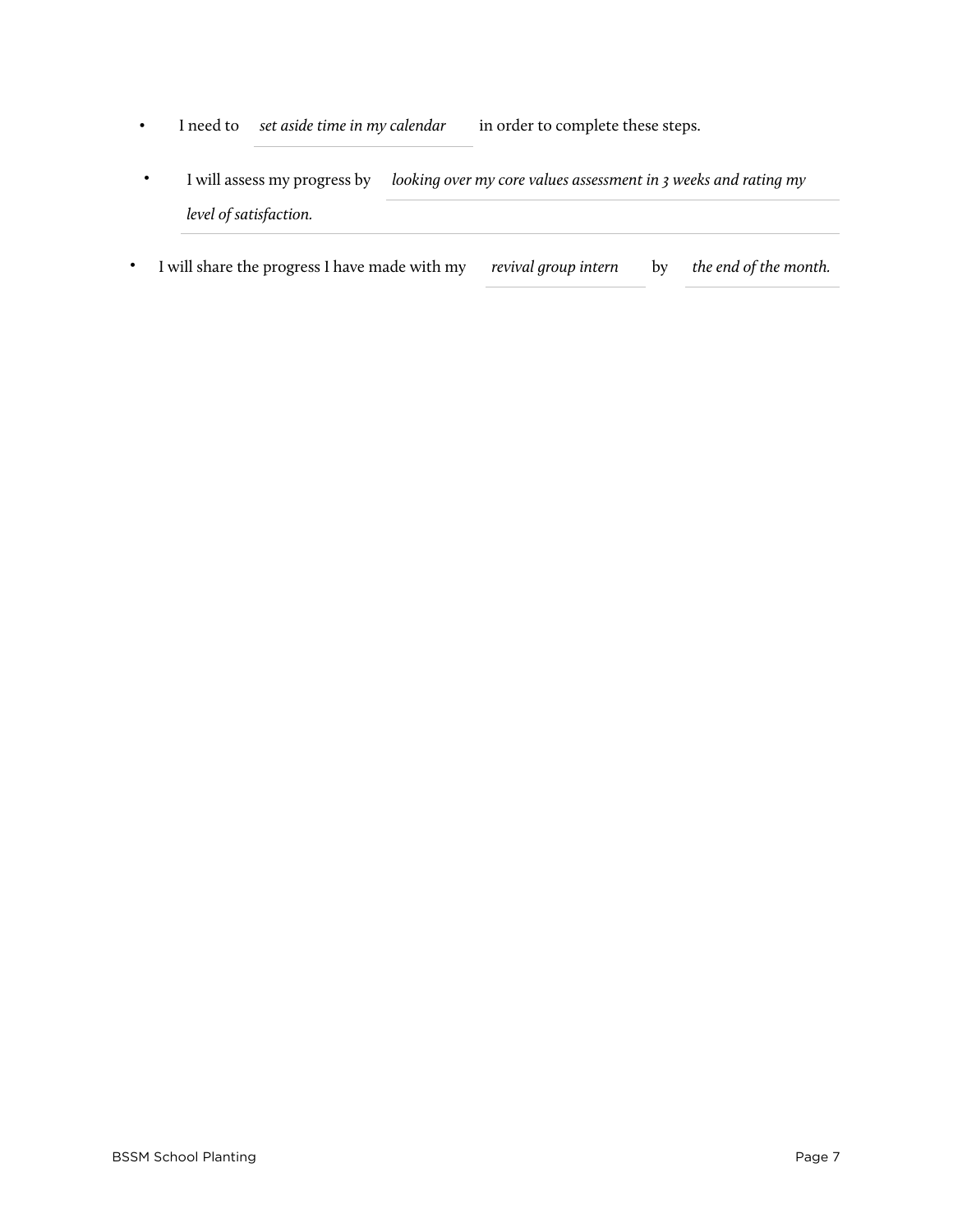## **The Core Values Assessment - Worksheet**

### **▶** PHASE ONE: Discover

Choose a kingdom core value. List the Scriptures you find that further demonstrate this core value and paraphrase the essential message of each Scripture. Lastly, answer the questions below and choose a life area.

\_\_\_\_\_\_\_\_\_\_\_\_\_\_\_\_\_\_\_\_\_\_\_\_\_\_\_\_\_\_\_\_\_\_\_\_\_\_\_\_\_\_\_\_\_\_\_\_\_\_\_\_\_\_\_\_\_\_\_\_\_\_\_\_\_\_\_\_\_\_\_\_\_\_\_\_\_\_\_\_\_\_\_\_\_ \_\_\_\_\_\_\_\_\_\_\_\_\_\_\_\_\_\_\_\_\_\_\_\_\_\_\_\_\_\_\_\_\_\_\_\_\_\_\_\_\_\_\_\_\_\_\_\_\_\_\_\_\_\_\_\_\_\_\_\_\_\_\_\_\_\_\_\_\_\_\_\_\_\_\_\_\_\_\_\_\_\_\_\_\_

\_\_\_\_\_\_\_\_\_\_\_\_\_\_\_\_\_\_\_\_\_\_\_\_\_\_\_\_\_\_\_\_\_\_\_\_\_\_\_\_\_\_\_\_\_\_\_\_\_\_\_\_\_\_\_\_\_\_\_\_\_\_\_\_\_\_\_\_\_\_\_\_\_\_\_\_\_\_\_\_\_\_\_\_\_ \_\_\_\_\_\_\_\_\_\_\_\_\_\_\_\_\_\_\_\_\_\_\_\_\_\_\_\_\_\_\_\_\_\_\_\_\_\_\_\_\_\_\_\_\_\_\_\_\_\_\_\_\_\_\_\_\_\_\_\_\_\_\_\_\_\_\_\_\_\_\_\_\_\_\_\_\_\_\_\_\_\_\_\_\_

\_\_\_\_\_\_\_\_\_\_\_\_\_\_\_\_\_\_\_\_\_\_\_\_\_\_\_\_\_\_\_\_\_\_\_\_\_\_\_\_\_\_\_\_\_\_\_\_\_\_\_\_\_\_\_\_\_\_\_\_\_\_\_\_\_\_\_\_\_\_\_\_\_\_\_\_\_\_\_\_\_\_\_\_\_ \_\_\_\_\_\_\_\_\_\_\_\_\_\_\_\_\_\_\_\_\_\_\_\_\_\_\_\_\_\_\_\_\_\_\_\_\_\_\_\_\_\_\_\_\_\_\_\_\_\_\_\_\_\_\_\_\_\_\_\_\_\_\_\_\_\_\_\_\_\_\_\_\_\_\_\_\_\_\_\_\_\_\_\_\_ \_\_\_\_\_\_\_\_\_\_\_\_\_\_\_\_\_\_\_\_\_\_\_\_\_\_\_\_\_\_\_\_\_\_\_\_\_\_\_\_\_\_\_\_\_\_\_\_\_\_\_\_\_\_\_\_\_\_\_\_\_\_\_\_\_\_\_\_\_\_\_\_\_\_\_\_\_\_\_\_\_\_\_\_\_

Core Value: \_\_\_\_\_\_\_\_\_\_\_\_\_\_\_\_\_\_\_\_\_\_\_\_\_\_\_\_\_\_

Scripture(s):

What does this core value personally mean to you?

What is God saying to you about this core value?

Choose a life area from the Core Value Wheel and write your core value in the center of the Core Values Wheel below.

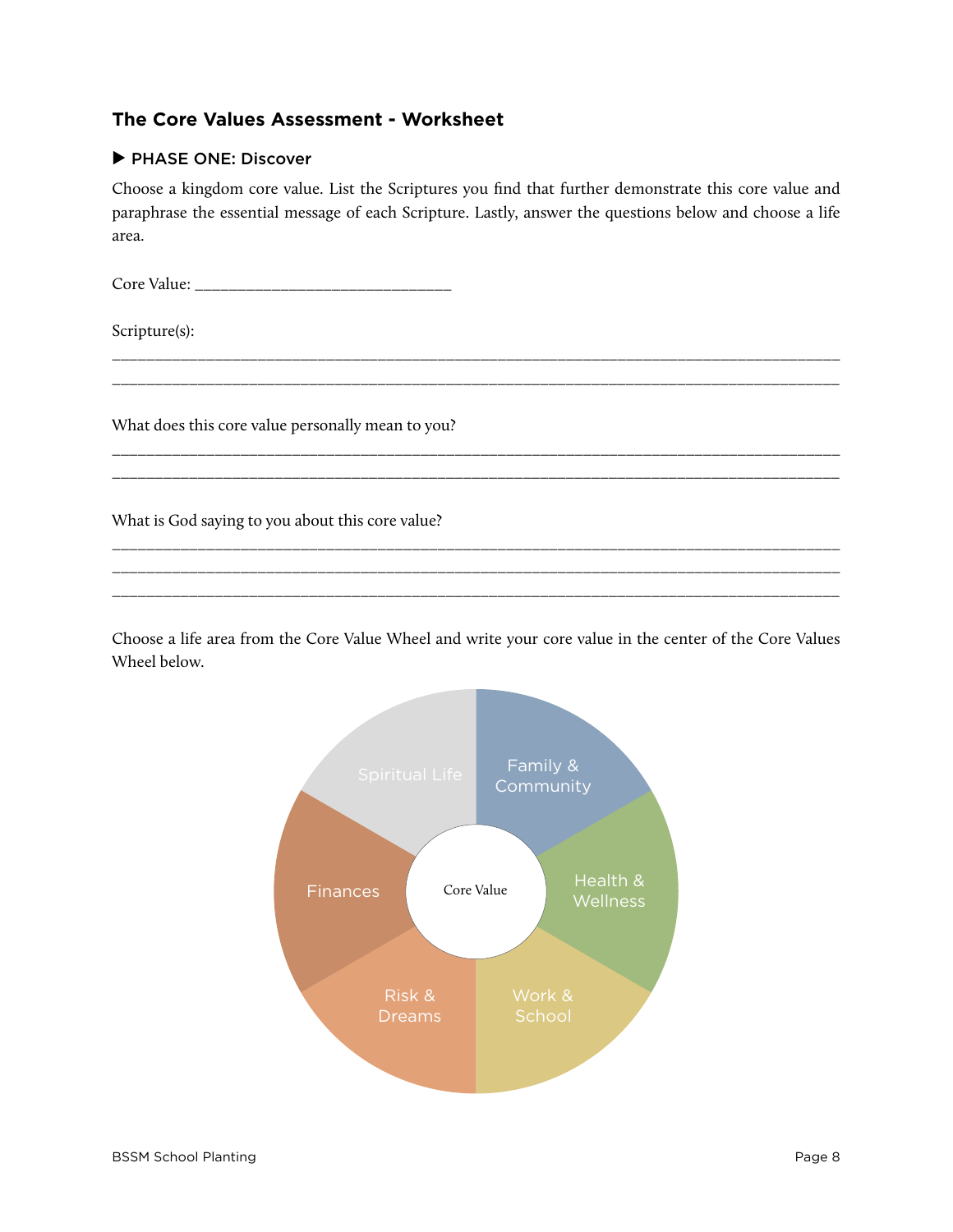### **▶ ▶** PHASE TWO: Reflect

Reflect upon how this core value is demonstrated in that area of your life and if you are believing any lies about this area. Rank your level of satisfaction from 1-10 (10 being the highest level of satisfaction and 1 being the lowest level of satisfaction) for this area. The ranking should demonstrate how satisfied you are with the application of this core value in this area based upon your written statements in the discover phase.

Life Area:

How are you currently demonstrating (i.e. thought processes and actions) your core value in that specific life area?

\_\_\_\_\_\_\_\_\_\_\_\_\_\_\_\_\_\_\_\_\_\_\_\_\_\_\_\_\_\_\_\_\_\_\_\_\_\_\_\_\_\_\_\_\_\_\_\_\_\_\_\_\_\_\_\_\_\_\_\_\_\_\_\_\_\_\_\_\_\_\_\_\_\_\_\_\_\_\_\_\_\_\_\_\_ \_\_\_\_\_\_\_\_\_\_\_\_\_\_\_\_\_\_\_\_\_\_\_\_\_\_\_\_\_\_\_\_\_\_\_\_\_\_\_\_\_\_\_\_\_\_\_\_\_\_\_\_\_\_\_\_\_\_\_\_\_\_\_\_\_\_\_\_\_\_\_\_\_\_\_\_\_\_\_\_\_\_\_\_\_ \_\_\_\_\_\_\_\_\_\_\_\_\_\_\_\_\_\_\_\_\_\_\_\_\_\_\_\_\_\_\_\_\_\_\_\_\_\_\_\_\_\_\_\_\_\_\_\_\_\_\_\_\_\_\_\_\_\_\_\_\_\_\_\_\_\_\_\_\_\_\_\_\_\_\_\_\_\_\_\_\_\_\_\_\_

\_\_\_\_\_\_\_\_\_\_\_\_\_\_\_\_\_\_\_\_\_\_\_\_\_\_\_\_\_\_\_\_\_\_\_\_\_\_\_\_\_\_\_\_\_\_\_\_\_\_\_\_\_\_\_\_\_\_\_\_\_\_\_\_\_\_\_\_\_\_\_\_\_\_\_\_\_\_\_\_\_\_\_\_\_ \_\_\_\_\_\_\_\_\_\_\_\_\_\_\_\_\_\_\_\_\_\_\_\_\_\_\_\_\_\_\_\_\_\_\_\_\_\_\_\_\_\_\_\_\_\_\_\_\_\_\_\_\_\_\_\_\_\_\_\_\_\_\_\_\_\_\_\_\_\_\_\_\_\_\_\_\_\_\_\_\_\_\_\_\_ \_\_\_\_\_\_\_\_\_\_\_\_\_\_\_\_\_\_\_\_\_\_\_\_\_\_\_\_\_\_\_\_\_\_\_\_\_\_\_\_\_\_\_\_\_\_\_\_\_\_\_\_\_\_\_\_\_\_\_\_\_\_\_\_\_\_\_\_\_\_\_\_\_\_\_\_\_\_\_\_\_\_\_\_\_

Are there any lies you are believing about this area of your life?

Rate your level of satisfaction in this area: \_\_\_\_\_\_\_\_\_\_\_\_\_

## **▶ ▶ ▶** PHASE THREE: Explore

Describe what improvement in this area looks like. Refer to the Coaching Questions (see pages 11-12) under the life area you chose from the Core Values Wheel if you need help brainstorming what improvement looks like. Lastly, list the Scriptures you find that further demonstrate this core value in that life area and paraphrase the essential message of each Scripture.

\_\_\_\_\_\_\_\_\_\_\_\_\_\_\_\_\_\_\_\_\_\_\_\_\_\_\_\_\_\_\_\_\_\_\_\_\_\_\_\_\_\_\_\_\_\_\_\_\_\_\_\_\_\_\_\_\_\_\_\_\_\_\_\_\_\_\_\_\_\_\_\_\_\_\_\_\_\_\_\_\_\_\_\_\_ \_\_\_\_\_\_\_\_\_\_\_\_\_\_\_\_\_\_\_\_\_\_\_\_\_\_\_\_\_\_\_\_\_\_\_\_\_\_\_\_\_\_\_\_\_\_\_\_\_\_\_\_\_\_\_\_\_\_\_\_\_\_\_\_\_\_\_\_\_\_\_\_\_\_\_\_\_\_\_\_\_\_\_\_\_ \_\_\_\_\_\_\_\_\_\_\_\_\_\_\_\_\_\_\_\_\_\_\_\_\_\_\_\_\_\_\_\_\_\_\_\_\_\_\_\_\_\_\_\_\_\_\_\_\_\_\_\_\_\_\_\_\_\_\_\_\_\_\_\_\_\_\_\_\_\_\_\_\_\_\_\_\_\_\_\_\_\_\_\_\_

\_\_\_\_\_\_\_\_\_\_\_\_\_\_\_\_\_\_\_\_\_\_\_\_\_\_\_\_\_\_\_\_\_\_\_\_\_\_\_\_\_\_\_\_\_\_\_\_\_\_\_\_\_\_\_\_\_\_\_\_\_\_\_\_\_\_\_\_\_\_\_\_\_\_\_\_\_\_\_\_\_\_\_\_\_ \_\_\_\_\_\_\_\_\_\_\_\_\_\_\_\_\_\_\_\_\_\_\_\_\_\_\_\_\_\_\_\_\_\_\_\_\_\_\_\_\_\_\_\_\_\_\_\_\_\_\_\_\_\_\_\_\_\_\_\_\_\_\_\_\_\_\_\_\_\_\_\_\_\_\_\_\_\_\_\_\_\_\_\_\_

What does improvement in this area look like for you?

Scripture(s):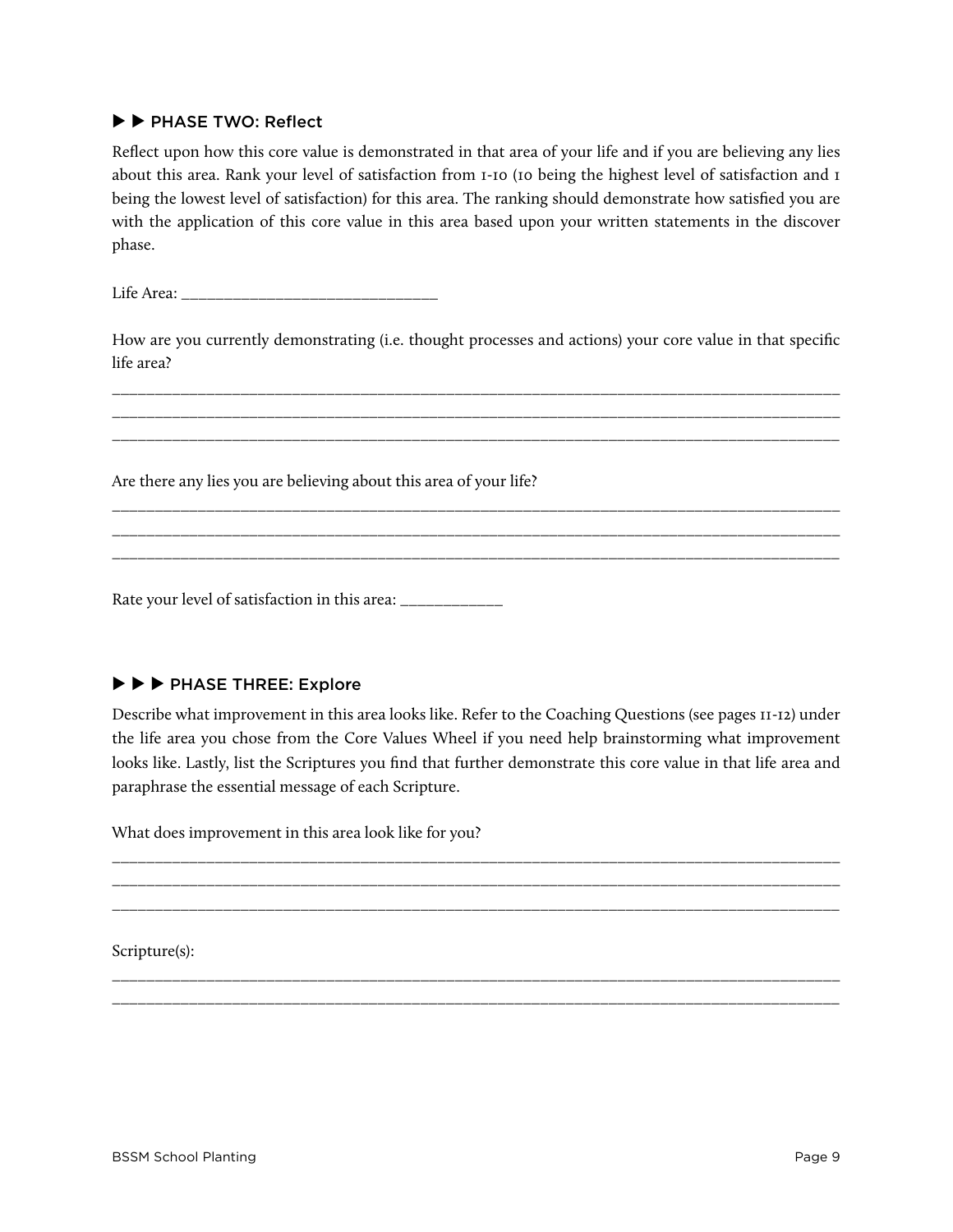## **▶ ▶ ▶ ▶** PHASE FOUR: Activate

Create an action plan (goal, steps and means of accountability) to intentionally cultivate that core value to become a greater part of your lifestyle. Refer to the Activation Steps (see page 10) if you need some ideas of what steps you can take.

\_\_\_\_\_\_\_\_\_\_\_\_\_\_\_\_\_\_\_\_\_\_\_\_\_\_\_\_\_\_\_\_\_\_\_\_\_\_\_\_\_\_\_\_\_\_\_\_\_\_\_\_\_\_\_\_\_\_\_\_\_\_\_\_\_\_\_\_\_\_\_\_\_\_\_\_\_\_\_\_\_\_\_\_\_

My goal to further develop this life area to reflect my core value:

Steps:

- To further apply the truth that \_\_\_\_\_\_\_\_\_\_\_\_\_\_\_\_\_\_\_ in the area of \_\_\_\_\_\_\_\_\_\_\_\_\_\_\_\_\_\_\_\_\_\_\_ **I** will • To further apply the truth that \_\_\_\_\_\_\_\_\_\_\_\_\_\_\_\_\_\_\_ in the area of \_\_\_\_\_\_\_\_\_\_\_\_\_\_\_\_\_\_\_\_\_\_\_ I will \_\_\_\_\_\_\_\_\_\_\_\_\_\_\_\_\_\_\_\_\_\_\_\_\_\_\_\_\_\_\_\_\_\_\_\_\_\_\_\_\_\_\_\_\_\_\_\_\_\_\_\_\_\_\_\_\_\_\_\_\_\_\_\_\_\_\_\_\_\_\_\_\_
- To further apply the truth that \_\_\_\_\_\_\_\_\_\_\_\_\_\_\_\_\_\_\_ in the area of \_\_\_\_\_\_\_\_\_\_\_\_\_\_\_\_\_\_\_\_\_\_\_  $I will$

Accountability:

- I will complete these steps towards my goal by \_\_\_\_\_\_\_\_\_\_\_\_\_\_\_\_\_\_\_\_\_\_\_\_\_\_\_\_\_\_\_\_\_\_\_\_\_\_\_\_\_
- I will ask \_\_\_\_\_\_\_\_\_\_\_\_\_\_\_\_\_\_\_\_\_\_\_\_\_\_\_\_\_\_\_ to keep me accountable to complete these steps.
- I need to \_\_\_\_\_\_\_\_\_\_\_\_\_\_\_\_\_\_\_\_\_\_\_\_\_\_\_\_\_\_ in order to complete these steps.
- I will assess my progress by \_\_\_\_\_\_\_\_\_\_\_\_\_\_\_\_\_\_\_\_\_\_\_\_\_\_\_\_\_\_\_\_\_\_\_\_\_\_\_\_\_\_\_\_\_\_\_\_\_\_\_\_\_\_\_\_
- I will share the progress I have made with by  $\mathbf{b}$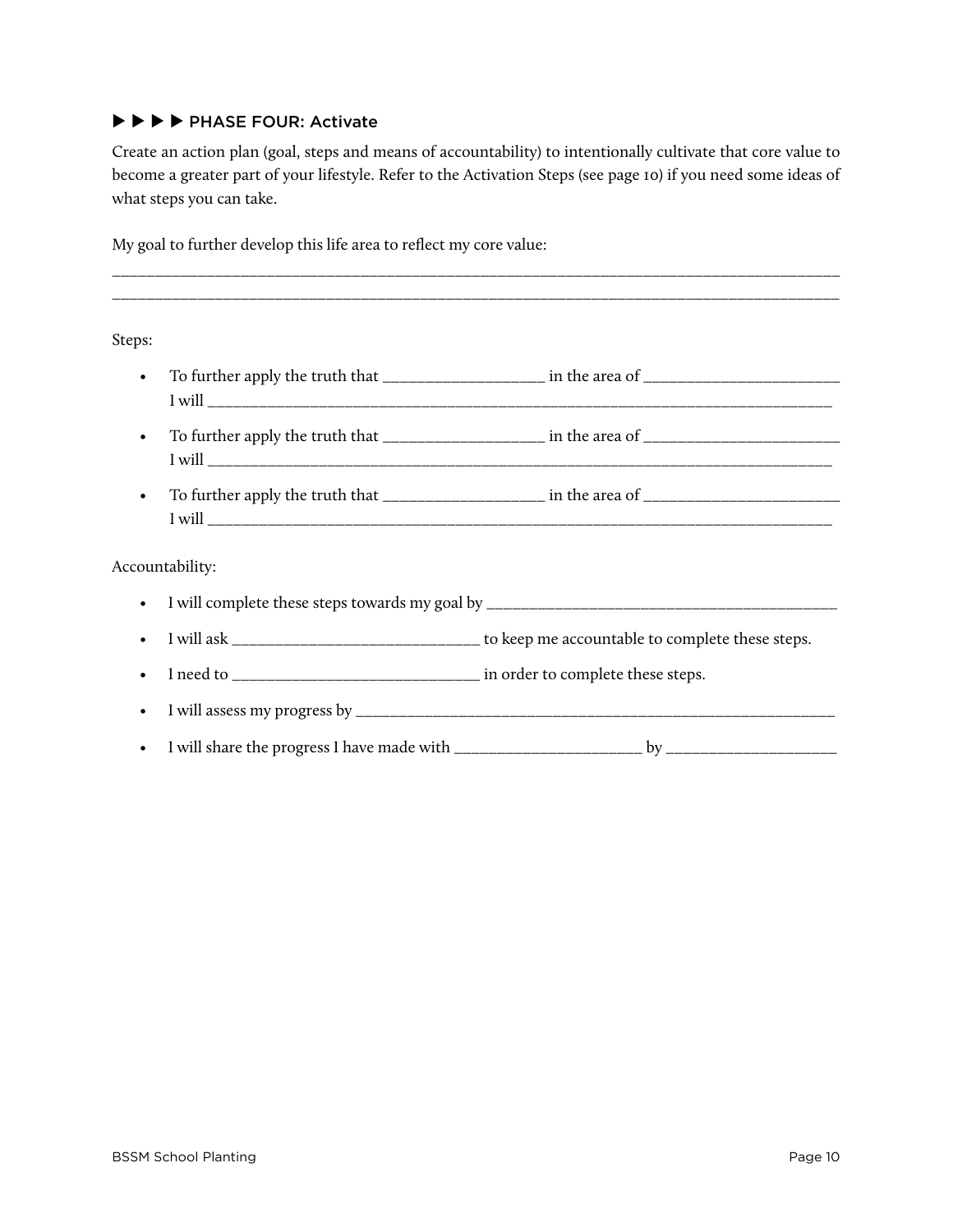## **Coaching Questions**

#### Spiritual Life

- What is your relationship with God like?
- What are some ways you best connect to God (e.g. in nature, worship, prayer, reading the Word)?
- What are some new ways you can connect to Him?
- How do you think God wants to meet you or relate to you?
- What do you want your relationship with God to look like?
- What are some ways you can pursue greater intimacy with God?

#### Family & Community

- How are you experiencing your family?
- What is your favorite aspect of your family life?
- What would you like to see change in your family life?
- How do you pursue greater connection with your family?
- How do you draw from your community of friends?
- How do you serve your community of friends?
- How can you pursue a greater sense of connection with your friends?

#### Health & Wholeness

- How is your spiritual, emotional, and physical health?
- How do you care for your mind, soul, and body?
- What are some things you do that are restful or fun for you?
- How much time do you allocate for rest and recreation?
- What obstacles prevent you from pursuing rest and recreation?
- What are some ways you can pursue greater levels of health and wholeness in your life?

#### Work & School

- What do you like about your work?
- What do you want to improve in your work environment?
- How can you change your experience at work?
- What growth have you experienced through school?
- What are your favorite aspects of school?
- What are the most effective ways you learn and apply what you receive through school?
- How can you further grow during your time in school?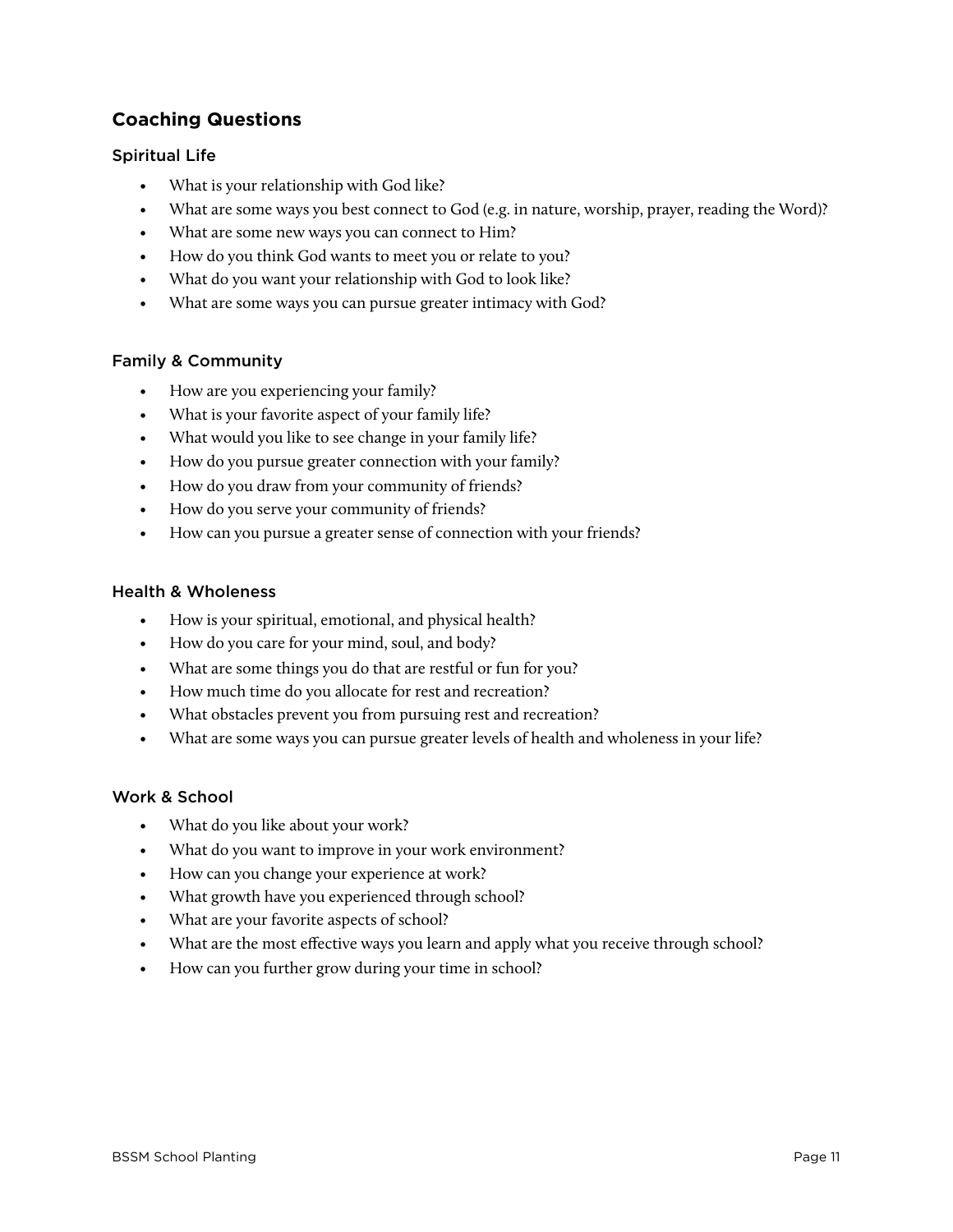### Risk & Dreams

- How are you pursuing a supernatural lifestyle?
- How have you taken a step of risk and experienced success? What have you learned from taking risks?
- What dreams are you currently pursuing?
- How does the fulfillment of your dreams benefit others?
- What are some ways you can further pursue those dreams?

#### Finances

- What would you like to see change in your finances?
- How do you manage your finances?
- What are some ways you demonstrate generosity?
- How can you become a better steward of your finances How is your core value re finances in your finances?